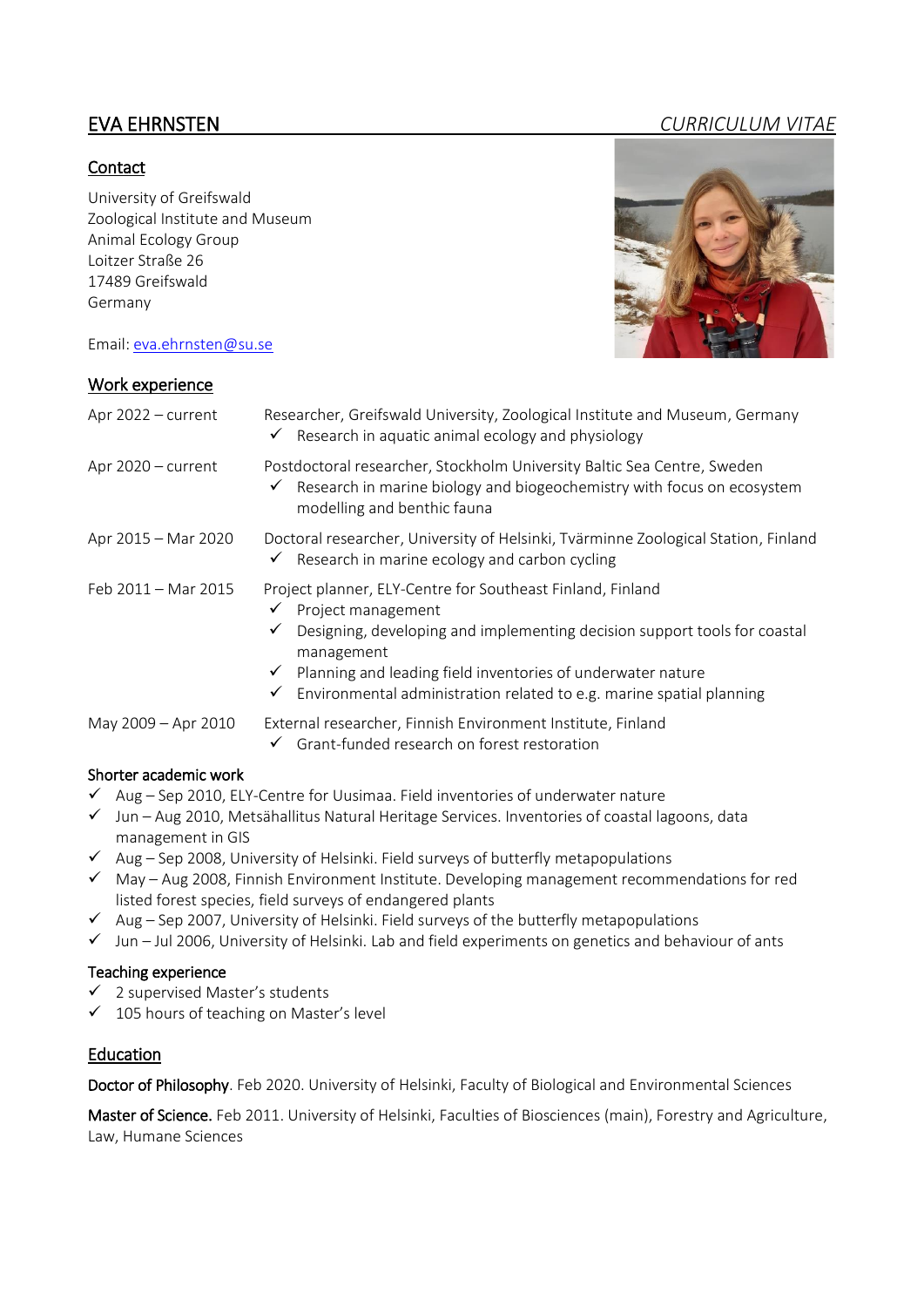# Grants received

- ✓ *Helge Ax:son Johnsons stiftelse* (2019) Antipredator behaviour in the Caribbean reef squid *Sepioteuthis sepioidea*.
- ✓ *Helsinki University Alumni, Ympäristön ystävät-rahasto* (2010) Restoration of forests by creating dead birchwood
- ✓ *Metsämiesten säätiö* (2009) Restoration of forests by creating dead birchwood.
- ✓ *Nylands nation* (2009) Restoration of forests by creating dead birchwood.
- ✓ *Kansan sivistysrahasto* (2009) Restoration of forests by creating dead birchwood.

# Positions of trust

- ✓ *Reviewer* for e.g. Biogeosciences, ICES Journal of Marine Research, Frontiers in Marine Science
- ✓ *Expert member*, Red List of Finnish Habitats Baltic Sea Group, 2014 current
- ✓ *Board Member*, BioFoto Finland, 2012 2013
- ✓ *Committee Member*, Nylands Nation Grant Committee, 2010
- ✓ *Vice Chairman*, Svenska Naturvetarklubben r.f., 2007
- ✓ *Board Member*, Matlu r.y., 2007

### Scientific outreach

- ✓ Participation in "Meet a scientist"-events for school children
- $\checkmark$  Interviews in TV, radio and written media
- $\checkmark$  Presentations at seminars and workshops aimed at managers and the general public

### Skills

#### Language skills

| Swedish, Finnish        | <b>Native</b> |
|-------------------------|---------------|
| English                 | <b>Fluent</b> |
| German, French, Russian | Beginner      |

#### Programming and data management experience

| Programming languages | FORTRAN, MATLAB, R                               |
|-----------------------|--------------------------------------------------|
| GIS programs          | ArcGIS, QGIS                                     |
| Data management       | MATLAB, MS Excel & Access, Notepad++, postgreSQL |

#### Other skills

| Driving skills | B car driving licence, experience driving motor boats                             |
|----------------|-----------------------------------------------------------------------------------|
| Diving skills  | European Scientific Diver, S30 (SE), Forschungstaucher (DE), Rescue Diver (PADI), |
|                | about 350 dives                                                                   |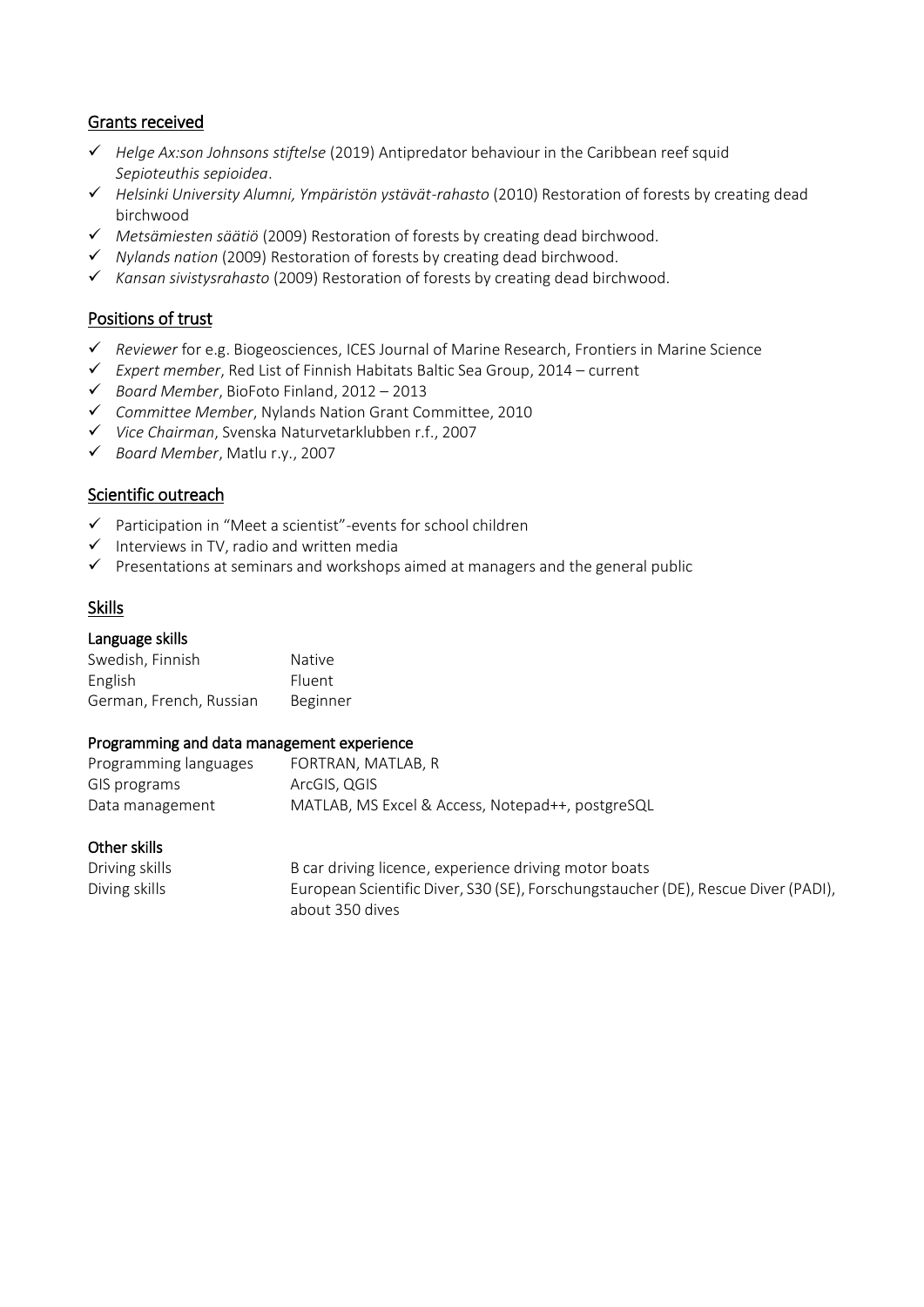#### Peer-reviewed articles

- Tomczak, M. T., Müller-Karulis, B., Blenckner, T., Ehrnsten, E., Eero, M., Gustafsson, B. G., Norkko, A., Otto, S. A., Timmermann, K., Harding, K. C., Humborg, C. 2022. Reference state, structure, regime shifts, and regulatory drivers in a coastal sea over the last century: the Central Baltic Sea case. *Limnology & Oceanography* 67:S266-S284*.* [doi:10.1002/lno.11975](http://doi.org/10.1002/lno.11975)
- Hyytiäinen, K., Bauer, B., Bly Joyce, K., Ehrnsten, E., Eilola, K., Gustafsson, B. G., Meier, H. E. M., Norkko, A., Saraiva, S., Tomczak, M., Zandersen, M. 2021. Provision of aquatic ecosystem services as a consequence of societal changes. *Population Ecology* 63:61-74. [doi:10.1002/1438-390X.12033](https://doi.org/10.1002/1438-390X.12033)
- Ehrnsten, E., Norkko, A., Müller-Karulis, B., Gustafsson, E., Gustafsson, B. G. 2020. The meagre future of benthic fauna in a coastal sea – benthic responses to recovery from eutrophication in a changing climate. *Global Change Biology* 26:2235-2250. [doi:10.1111/gcb.15014](https://doi.org/10.1111/gcb.15014)
- Ehrnsten, E., Gustafsson, B.G., Humborg, C., Norkko, A., Savchuk, O., Slomp, C. P., Sun X., Timmerman, K. 2020. Understanding environmental changes in coastal seas: linking benthic biology to models of nutrient fluxes. *Frontiers in Marine Science* 7:450. [doi:10.3389/fmars.2020.00450](http://doi.org/10.3389/fmars.2020.00450)
- Wikström, S. A., Hedberg, N., Kautsky, N., Kumblad, L., Ehrnsten, E., Gustafsson, B. G., Humborg, C., Norkko, A., Stadmark, J. 2020. Letter to editor regarding Kotta et al. 2020: Cleaning up seas using blue growth initiatives: Mussel farming for eutrophication control in the Baltic Sea. *Science of the Total Environment*  727:138665. [doi:10.1016/j.scitotenv.2020.138665](https://doi.org/10.1016/j.scitotenv.2020.138665)
- Hedlund, J., Ehrnsten, E., Lehmann, P., Hayward, C., Eckrich, C., Crestiaan, C., Hayward. A. 2020. New records of the Paleotropical migrant *Hemianax ephippiger* in the Caribbean and a review of its status in the Neotropics. *International Journal of Odonatology* 23:315-325. [doi:10.1080/13887890.2020.1787237](https://doi.org/10.1080/13887890.2020.1787237)
- Ehrnsten, E., Bauer, B., Gustafsson, B. G. 2019. Combined effects of environmental drivers on marine trophic groups – a systematic model comparison. *Frontiers in Marine Science* 6:492. [doi:10.3389/fmars.2019.00492](https://doi.org/10.3389/fmars.2019.00492)
- Ehrnsten, E., Norkko, A., Timmermann, K., and Gustafsson, B. G. 2019. Benthic-pelagic coupling in coastal seas – Modelling macrofaunal biomass and carbon processing in response to organic matter supply. *Journal of Marine Systems* 196:36–47. [doi:10.1016/j.jmarsys.2019.04.003](https://doi.org/10.1016/j.jmarsys.2019.04.003)
- Altartouri, A., Ehrnsten, E., Helle, I., Venesjärvi, R., and Jolma, A. 2013. Geospatial web services for responding to ecological risks posed by oil spills. *Photogrammetric Engineering & Remote Sensing* 79:905-914. [doi:10.14358/PERS.79.10.905](https://doi.org/10.14358/PERS.79.10.905)

#### Articles in review

- Ehrnsten, E., Savchuk, O. P., Gustafsson, B. G. 2022. Large-scale effects of benthic fauna on carbon, nitrogen, and phosphorus dynamics in the Baltic Sea. *Biogeosciences Discussions* [doi:10.5194/bg-2022-31](http://dx.doi.org/10.5194/bg-2022-31)
- Hayward, A., Jaitly, R., Ehrnsten, E., Hedlund, J., Cant, M., Lehmann, P., Predator avoidance in cephalopods: a triumph of brain over brawn?

#### Book chapters and reports

- Kotilainen. A., Kiviluoto, S., Kurvinen, L., Sahla, M., Ehrnsten, E., Laine, A., Lax, H.-G., Kontula, T., Blankett, P., Ekebom, J., Hällfors H., Karvinen, V., Kuosa, H., Laaksonen, R., Lappalainen, M., Sirpa Lehtinen, S., Lehtiniemi, M., Leinikki, J., Leskinen, E., Riihimäki, A., Ruuskanen, A., Vahteri, P. 2020: Threatened habitat types in Finland 2018: the Baltic Sea. Red List of habitats. Part II: Descriptions of habitat types. 98 p. The Finnish Environment 23/2020. [ISBN:978-952-361-256-3](http://urn.fi/URN:ISBN:978-952-361-256-3)
- Kotilainen. A., Kiviluoto, S., Kurvinen, L., Sahla, M., Ehrnsten, E., Laine, A., Lax, H.-G., Kontula, T., Blankett, P., Ekebom, J., Hällfors H., Karvinen, V., Kuosa, H., Laaksonen, R., Lappalainen, M., Sirpa Lehtinen, S., Lehtiniemi, M., Leinikki, J., Leskinen, E., Riihimäki, A., Ruuskanen, A., Vahteri, P. 2019: Baltic Sea. *pp. 49- 60 in:* Kontula, T. & Raunio, A. (eds). 2019. Threatened Habitat Types in Finland 2018. Red List of Habitats – Results and Basis for Assessment. The Finnish Environment 2/2019. [ISBN:978-952-11-5110-1](http://urn.fi/URN:ISBN:978-952-11-5110-1)